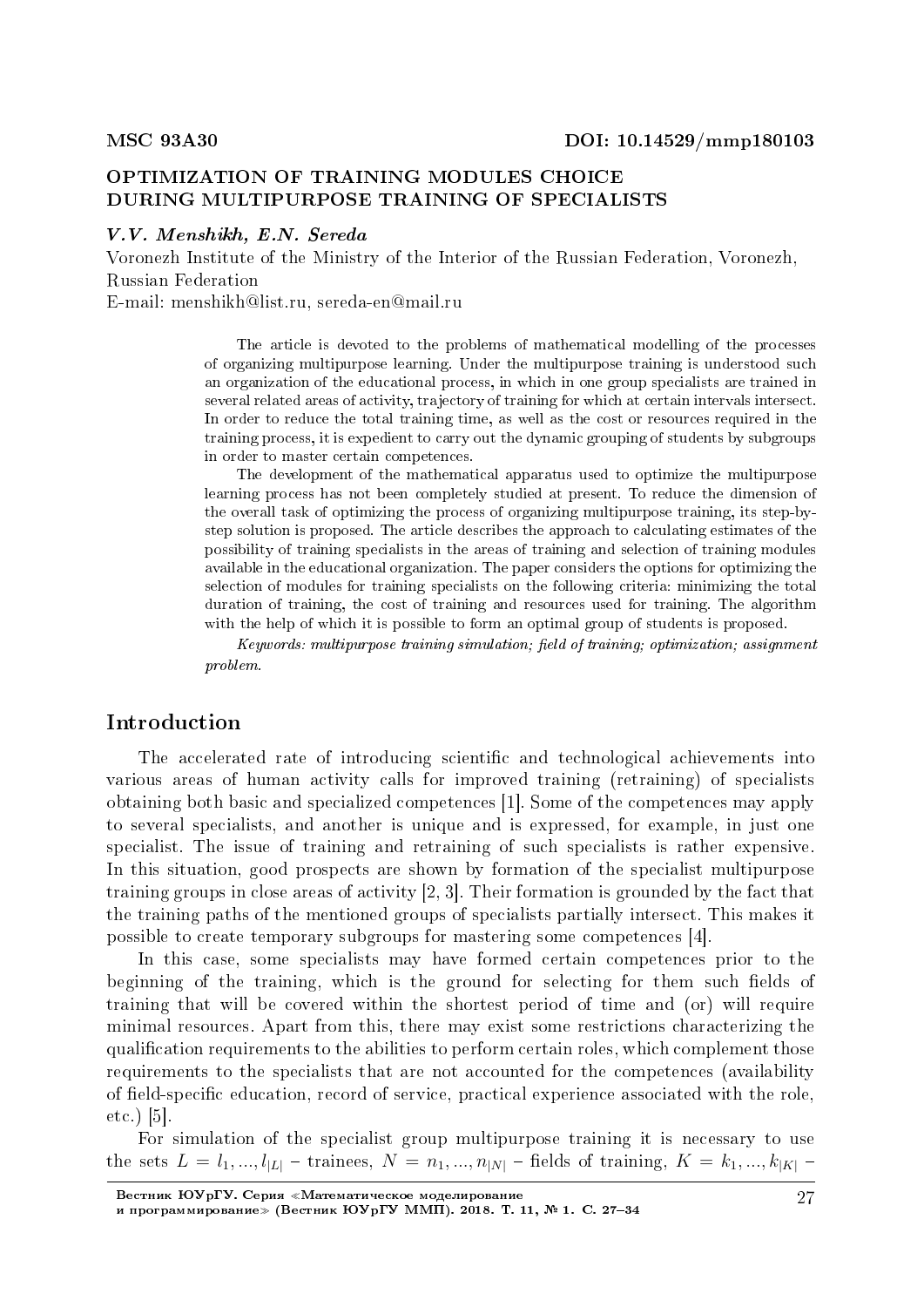competences that exist or must be formed in the trainees,  $M = m_1, ..., m_{|M|}$  – training modules, each allowing forming one or several competences.

The general problem of organizing the multipurpose training has a large dimension, which makes it almost impossible implement the global optimization. In this case, it is expedient to use various reduction methods involving sequential optimization of individual groups of the general problem parameters. This paper considers three options for optimizing the choice of modules for training the specialists: by the criteria of minimization of the total training duration, the training cost, and the resources used for training. The mentioned task particularly requires specialists distribution optimization by the fields of training.

### 1. Problem Statement and Formalization

Each field of training  $n_i$ ,  $i = 1, ..., |N|$  is associated with a list of competences the specialist should have.

We will assume that the competences  $k_j$ ,  $j = 1, ..., |K|$  have restrictions imposed on the sequence of their formation. In order to simplify the mathematical model of the training process, we will consider each level of formation [6] of a competence to be an independent competence, which can take the following values:  $1$  – competence is formed,  $0$  – competence is not formed.

By the training module  $m_k, k = 1, ..., |M|$  we will understand a discipline, a subdiscipline, a separate topic etc. The modules are executed in a certain sequence and are aimed at forming one or several interconnected competences. The modules also include individual work modules, and their purpose is to improve the existing competences.

A set of modules is characterized by the times of execution  $T = (t(m_1), ..., t(m_M))$ , the cost  $C = (c(m_1), ..., c(m_{|M|}))$ , and requires the known in advance set of resources  $\vec{R} = (\vec{r}(m_1), ..., \vec{r}(m_M))$  [7, 8]. Several alternative options of the training modules can be used for obtaining some competences. For example, availability of simulators allows saving the training time, but increases the involved resources and limits the number of trainees simultaneously mastering the respective module.

We should assign to the resources the availability in the educational organization that performs the training process of the following: material and technical basis (laboratories, simulators etc.), competent academic staff with an appropriate level of training, technical means for training, etc.

Taking into account the necessity to solve the resource minimization problem, it can be represented in a scalar form as a generalized resource

$$
R = \sum_{k=1}^{|M|} \alpha_k r(m_k),
$$

representing a weighted sum of various kinds of resource. The weight coefficients  $\alpha_k$  are assigned subject to the importance of certain kinds of resource, which can be implemented, for example, using the hierarchy analysis method [9].

Let us consider the issue of choice of the optimal option for distribution of the trainees by the fields of training. The aforementioned grouping should correspond to one of the three options of the training process optimization: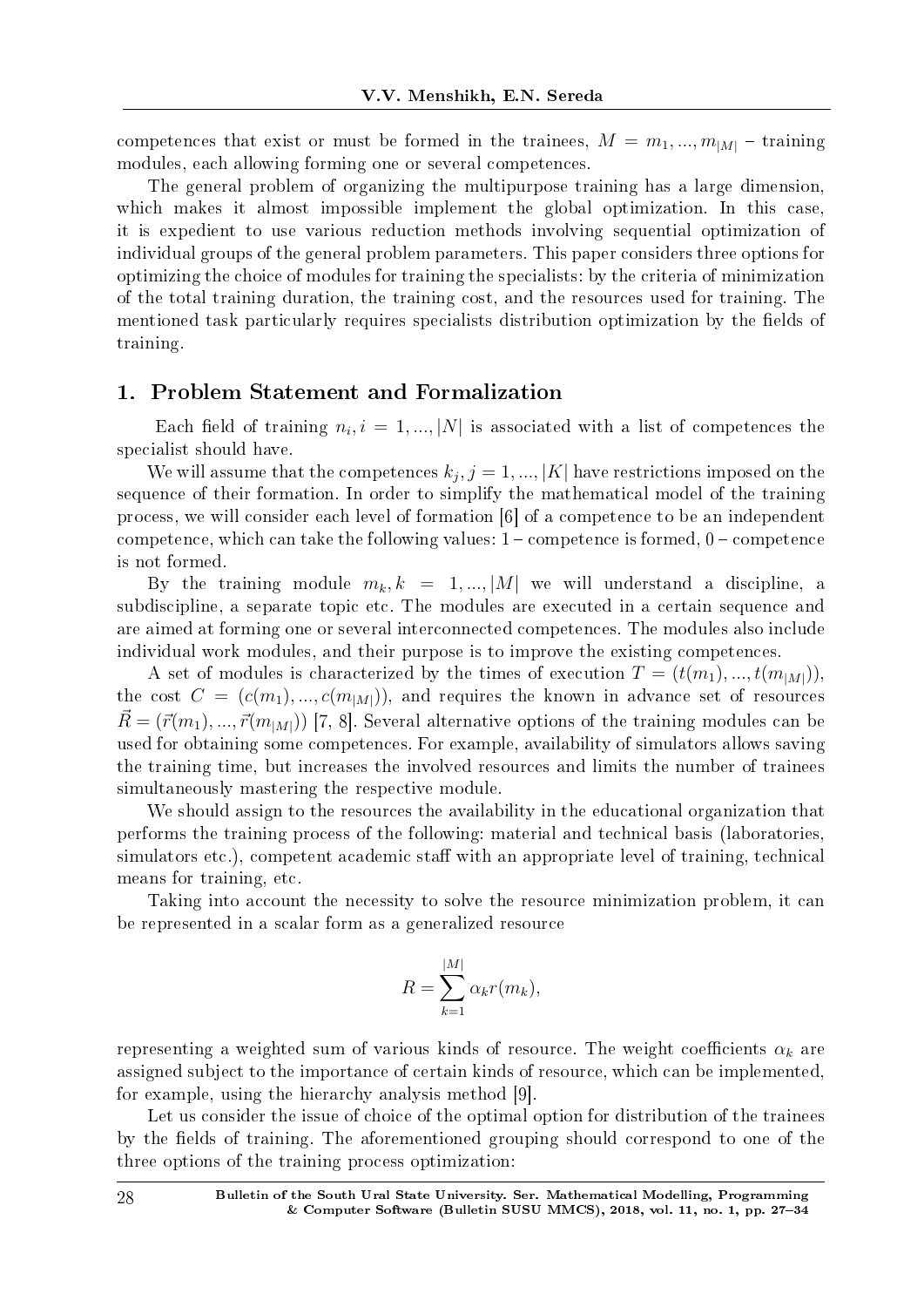1) minimization of the total time  $T$  with restrictions on the cost  $\hat{C}$  and the resource  $\vec{R}$ , allocated for the educational process for the given group of trainees;

2) minimization of the training cost  $C$  with restrictions on the total time  $\hat{T}$  and the  $\hat{R}$ ;

3) minimization of the generalized resource *R* for ensuring the educational process in the given group with restrictions on the time  $\hat{T}$  and the training cost  $\hat{C}$ .

The problem is solved in two steps:

at the first step, we determine the estimates of the ability to form in the trainees the competences corresponding to the respective fields of training;

at the second step, we determine the optimal option for trainees grouping based on their fields of training.

# 2. Estimates of the Training Ability in the Respective Fields

Let the test results show that a trainee  $l_j$  has a set of competences  $K(l_j) \subseteq K$  and the *s*th field of training requires possession of the set of competences  $K_s^0 \subseteq K$ . Then, for training of the specialist  $l_j$  in the *s*-th field, require that he masters the set of competences  $K_s(l_j)$  $K_s^0 \setminus K_0(l_j)$ . Apart from this, we should take into account the additional restrictions  $o_{js}$ on the possibility to train  $l_j$  in the *s*-th field of training:

$$
o_{js} = \begin{cases} 1, & \text{if the } j\text{-th triangle can be assigned to the } s\text{-th field of training,} \\ 0, & \text{it otherwise.} \end{cases}
$$

Considering the relation between the competences and the training modules for each  $k_p \in K_s(l_i)$  to be specified, we will find the set of all modules ensuring obtaining of the given competence  $M(k_p) \subseteq M$ . Considering that the modules can form several competences simultaneously, their abilities to form competences may be partially or even fully duplicated. Therefore, alternative options of training in these modules are possible. Now let us turn to finding and estimation of the mentioned alternative options.

A part of the competences may be formed by a non-alternative method. The respective modules  $M'(k_p) \subseteq M$  are necessarily included in the training programme.

After this, all the competences  $K'_{s}(l_j) \subseteq K_{s}(l_j)$  are determined, whose formation is ensured by the modules of the set  $M'(k_p)$ .

Admissibility of using the modules  $M'(k_p)$  for training in the *s*-th field of training is determined as a result of checking the restrictions for the respective training process option.

Let us denote  $\tilde{M}(k_p)=M(k_p)\,\backslash\,M_{\prec}'(k_p),$   $\tilde{K}_s(l_j)=K_s(l_j)\,\backslash\,K_s'(l_j).$  The problem reduces to finding the modules from the set  $\tilde{M}(k_p)$ , which form the set of competences  $\tilde{K}_s(l_j)$  in accordance with one of the above-mentioned options of the training process optimization.

The solution of the problem is such a subset  $M''(k_p)$  of the set  $M(k_p)$ , which ensures obtaining the entire set of competencies  $\tilde{K}_s(l_j)$  and minimizes either the estimate of the total training time of the specialist  $l_j$  in the *s*-th field of training, which is determined by the formula

$$
T_{js} = \sum_{m_k \in M'(k_p)} t(m_k) + \sum_{m_k \in M''(k_p)} t(m_k),
$$

Вестник ЮУрГУ. Серия «Математическое моделирование

и программирование≫ (Вестник ЮУрГУ ММП). 2018. Т. 11, № 1. C. 27–34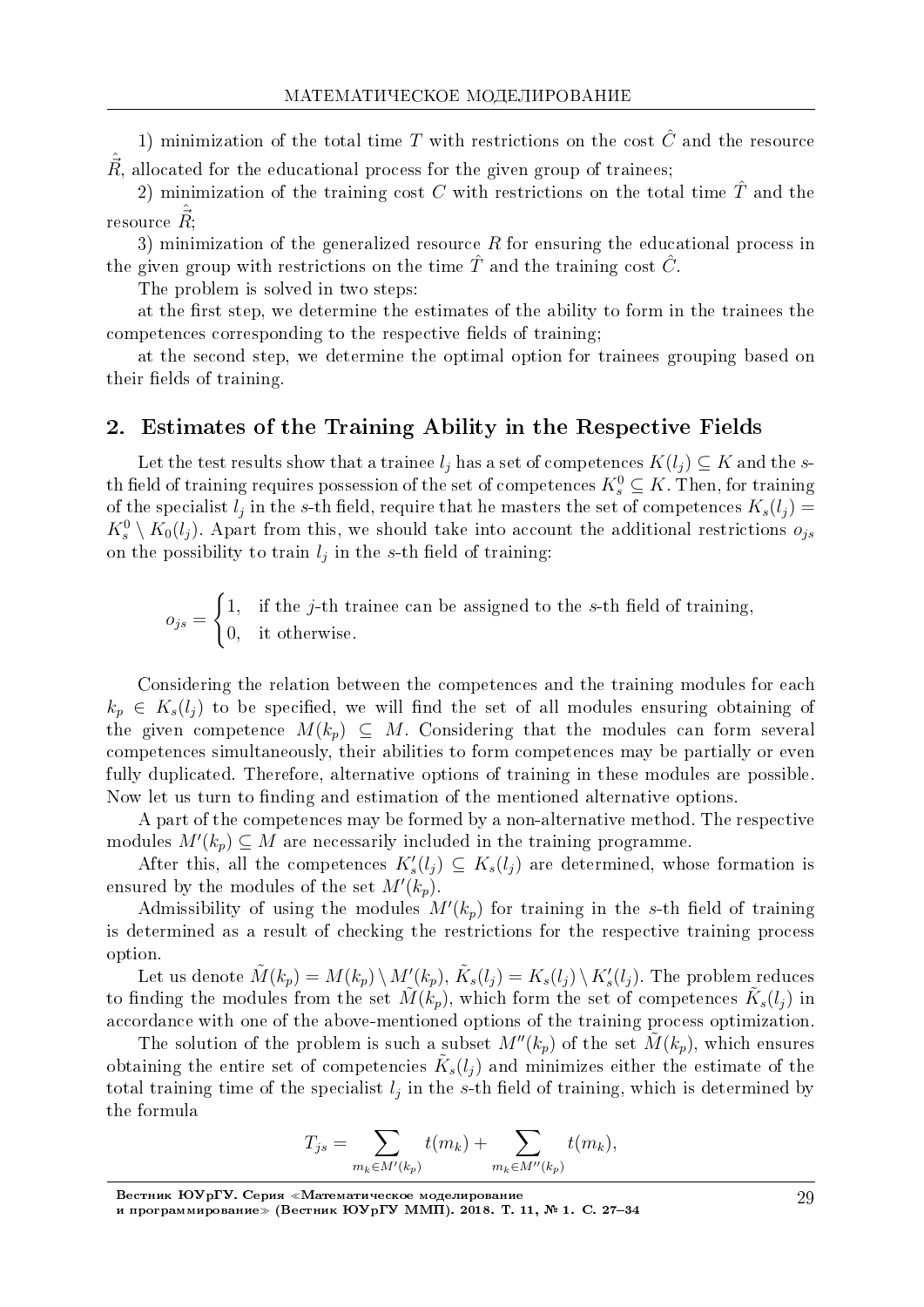or the estimate of the training cost by the formula

$$
C_{js} = \sum_{m_k \in M'(k_p)} c(m_k) + \sum_{m_k \in M''(k_p)} c(m_k),
$$

or the estimate of the generalized resource

$$
R_{js} = \sum_{m_k \in M'(k_p)} r(m_k) + \sum_{m_k \in M''(k_p)} r(m_k).
$$

If the number of such subsets  $2^{|\tilde{M}(k_p)|}$  is not great, then the subset  $M''(k_p)$ , ensuring obtaining of the minimal values, can be found as the exact solution of the problem by the exhaustive method. If the problem solution time is inadmissibly great, then the last found solution can be chosen as an approximate one.

Let us consider a numerical example that elucidates the described method.

Suppose that for training of the trainee  $l_j$  it is required to master the competences *k*1, *k*2, *k*3, *k*4. This can be ensured with the help of the modules, whose description and abilities to form competences are represented in Table 1.

Table 1

| Notation       | Time, conventional units   Generalized resource | $k_1$ | $k_2$ | $k_3$            | $k_4$ |
|----------------|-------------------------------------------------|-------|-------|------------------|-------|
| m <sub>1</sub> |                                                 |       |       | 0                |       |
| m <sub>2</sub> |                                                 |       |       | 0                |       |
| m <sub>3</sub> |                                                 |       |       |                  |       |
| $m_4$          |                                                 |       |       |                  |       |
| $m_5$          |                                                 |       |       | $\left( \right)$ |       |

Description of training modules

The competence  $k_1$  can only be obtained using the module  $m_1$ . Therefore, it is mandatory to choose this module.

The other competences can be obtained by three methods:

the 1st method – with the help of the modules  $m_2$  and  $m_3$ ,

the 2nd method – with the help of the module  $m_4$ ,

the 3rd method – with the help of the modules  $m_3$  and  $m_5$ .

The first competence forming method ensures minimization of the resource costs (15 conventional units), while the second method ensures minimization of the total time (18 conventional units of time). The third method is inefficient by any of the criteria.

## 3. Optimization of the Choice of Field of Training

Let us introduce variables:

$$
X = \{x_{js}\}_{j=1,\dots,|L|; s=1,\dots,|N|}
$$
, where  

$$
x_{js} = \begin{cases} 1, & \text{if the } j\text{-th triangle is assigned to the } s\text{-th field of training,} \\ 0, & \text{if otherwise.} \end{cases}
$$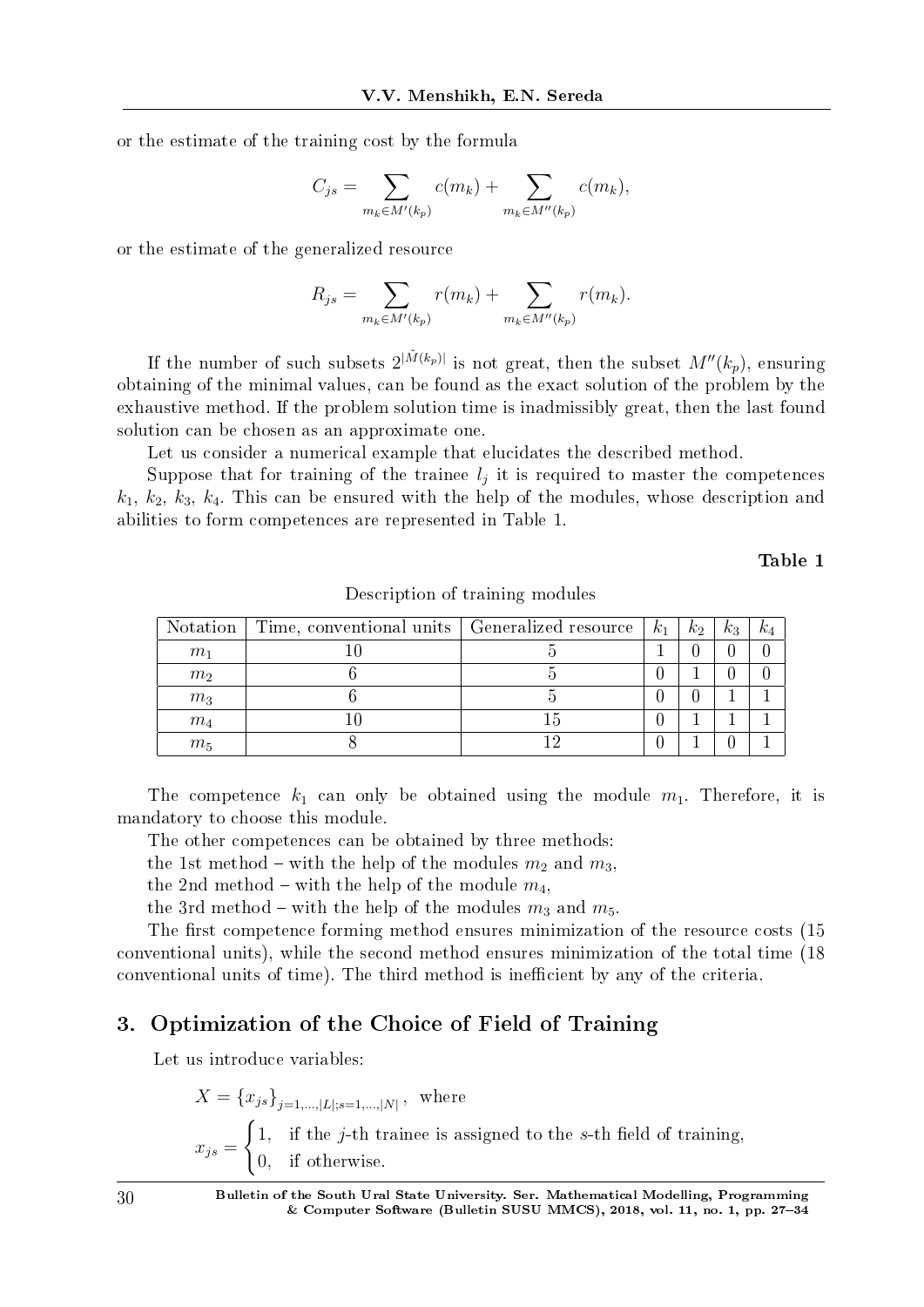When distributing the trainees by the fields of training, the following conditions  $[10]$ should be observed that take into account the qualification requirements:

1) only one trainee should be assigned to one field of training, i.e.

$$
\sum_{j=1}^{|L|} x_{js} o_{js} = 1; \tag{1}
$$

2) each trainee can be assigned to no more than one field of training

$$
\sum_{j=1}^{|L|} x_{js} o_{js} \le 1; \tag{2}
$$

3) each trainee can only be assigned to the field of training he is admitted to

$$
\forall j \,\,\forall s \,\, x_{js} \leq o_{js}.\tag{3}
$$

Then, the problem of choosing the entire group of trainees has the following form:  $1)$  find

$$
X^* = \underset{s \in N}{\text{arg min}} \sum_{j=1}^{|L|} x_{js} T_{js} \tag{4}
$$

with restrictions  $(1) - (3)$ , if the training time is to be minimized;

 $2)$  find

$$
X^* = \underset{s \in N}{\text{arg min}} \sum_{j=1}^{|L|} x_{js} C_{js} \tag{5}
$$

with restrictions  $(1) - (3)$ , if the training cost is to be minimized;

 $3)$  find

$$
X^* = \underset{s \in N}{\text{arg min}} \sum_{j=1}^{|L|} x_{js} R_{js} \tag{6}
$$

with restrictions  $(1) - (3)$ , if the generalized resource required for training is to be minimized.

These problems can be interpreted as assignment problems, which allows using an algorithm based on the results of the work [11].

Step 0. Assign each trainee to the field of training in which he can be trained within the shortest time (with the minimal cost or the minimal resource), where

$$
x_{js}^{0} = \begin{cases} 1, & \text{if } T_{js} = \min_{k} T_{ks}, \\ 0, & \text{if otherwise.} \end{cases}
$$

If, in this case, all nodes of the set *N* are covered and restrictions  $(3) - (5)$  are fulfilled, then the optimal distribution of the trainees by the field of training is found. If no trainee is assigned to some field of training, then the problem is not solved. Hence, we proceed to step *k*.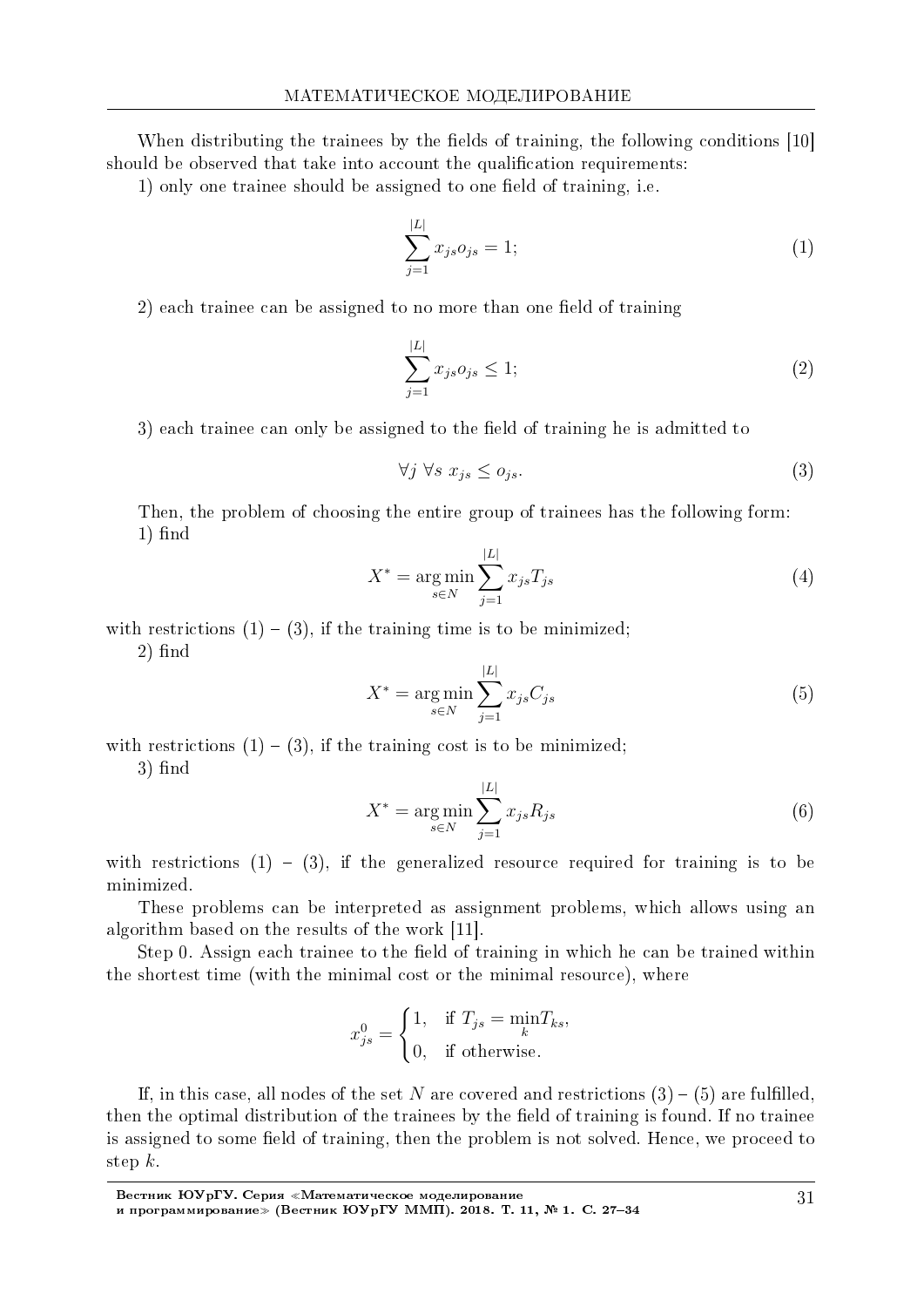Step *k*. Introduce the subsets of edges

$$
F_1 = \{(j, s) | x_{js} = 1\},
$$
  

$$
F_2 = \{(j, s) | x_{js} = 0\}.
$$

Form a net, where the set of nodes indicating the fields of training to which several trainees are assigned will be taken as the net input; and the set of nodes indicating the fields of training to which none of the trainees is assigned will be taken as the net output. Change the directions of the edges from the subset  $F_1$  for the opposite ones, take their length equal to  $(-T_{js})$ , while the lengths of the edges from the subset  $F_2$  is equal to  $T_{js}$ . In the obtained net, find the path of the minimal length  $\mu^k$ .

Then calculate:

$$
x_{js}^k=\begin{cases}x_{js}^{(k-1)},&\text{if }(j,s)\notin\mu^k,\\1-x_{js}^{(k-1)},&\text{if }(j,s)\in\mu^k.\end{cases}
$$

Step *k* is repeated until the optimal value is found.

# Conclusion

The described module and algorithm allow to determine the modules expedient to use for the multipurpose specialists training in various fields, which will later facilitate choosing individual training paths for each of them. The said paths should represent sequences of actions for implementation of the training modules. For each action, the subgroups of trainees should be determined, whose choice optimization will ensure the optimization of the entire multipurpose training process, which is the aim of the further researches.

### References

- 1. Zimnyaya I.A. [Key Competences the New Paradigm of the Result of Education]. The Higher Education Today, 2003, no. 5, pp. 34-42. (in Russian)
- 2. Kiriakidis P., Barber P., Decota J.W. Research in Multidimention Education. Iasi, Lumen, 2011.
- 3. Kelly K.P., Johnson-Freese J. Getting to the Goal in Professional Military Education. ORBIS, 2014, vol. 58, no. 1, pp. 119–131. DOI: 10.1016/j.orbis.2013.11.009
- 4. Denks K.A., Yakunin Yu.Yu., Yareschenko D.I. [The Problem of Synthesizing Individual Training Plans in the Space of Virtual Training Groups]. Economics, Statistics and Informatics, 2015, no. 6, pp. 118–127. (in Russian)
- 5. Menshikh V.V., Sereda E.N. [Conceptual Model and Methods of Coaching Personnel in Taking Quick Collective Decisions of Emergencies Break Out]. Trudy Academii upravlenia  $MVD Rossii, 2016, no. 2, pp. 51–56. (in Russian)$
- 6. Pakharenko N.V., Zolnikova I.N. [A Model for Determining the Formation Level of General Cultural and Professional Competencies]. Modern Problems of Science and Education, 2012, no. 6. Available at: https://www.science-education.ru/ru/article/view?id=7502 (accessed February 9, 2018). (in Russian)
- 7. Menshikh V.V., Sereda E.N., Kopylov A.N. [Modelling of the Trajectory Selection Processes for Training Police Officers to Act in an Emergency. Vestnik of Voronezh Institute of the *Ministry of Interior of Russia*, 2016, no. 2, pp. 203–212. (in Russian)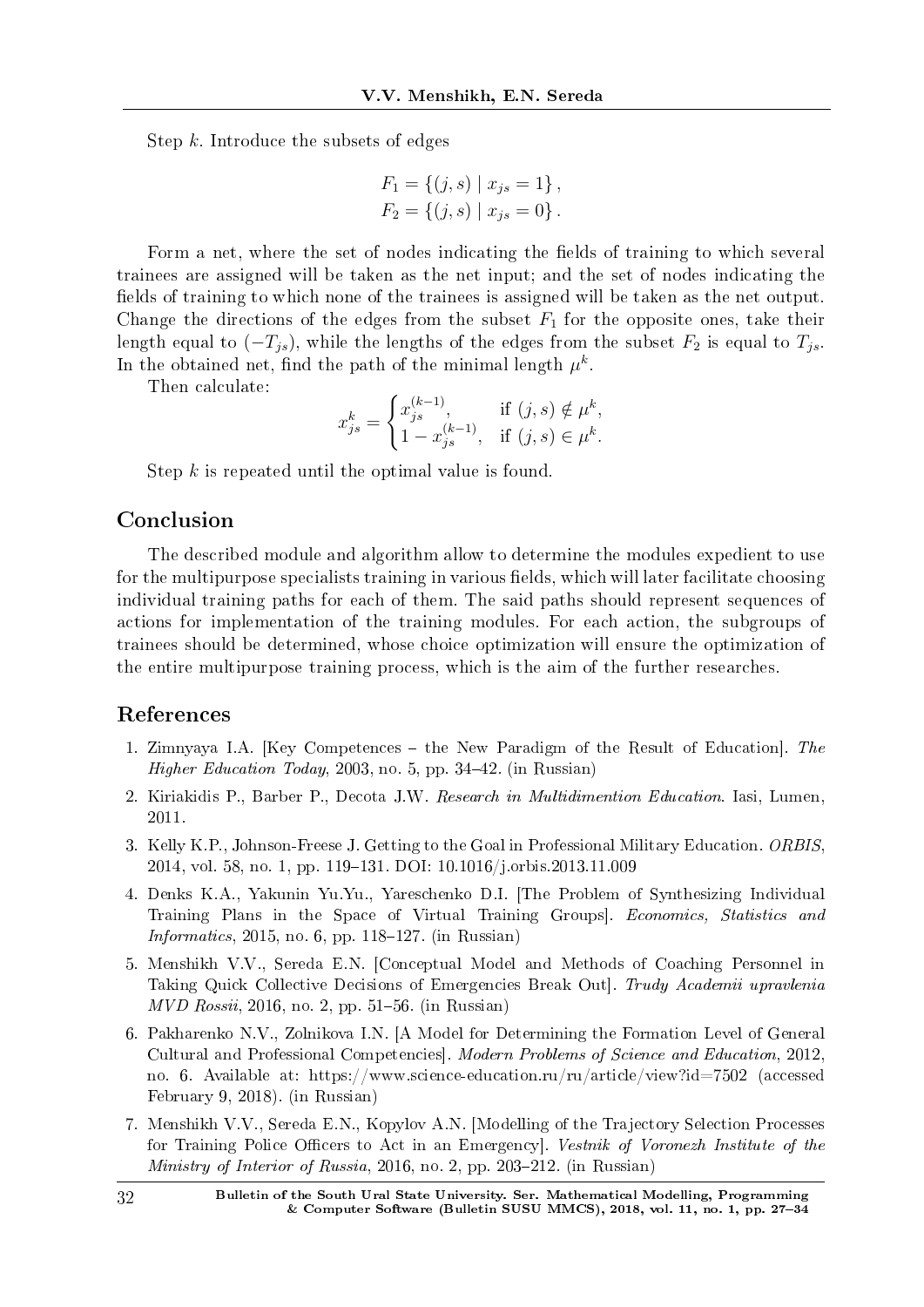- 8. Borodin D.K., Tokarev A.V. [Educational Process Planning Software]. Quality. Innovation.  $Education, 2008, no. 8 (39), pp. 5-14. (in Russian)$
- 9. Saaty T.L. Decision Making for Leaders: The Analytical Hierarchy Process for Decisions in a Complex World. Wadsworth, 1988.
- 10. Menshikh V.V., Sereda E.N., Samorokovskiy A.F. [The Model of Group Formation for Role Traning to Take Managerial Decisions]. Vestnik of Voronezh Institute of the Ministry of Interior of Russia, 2015, no. 2, pp. 107–114. (in Russian)
- 11. Burkov V.N., Gorgidze I.A., Lovetskiy S.E. Prikladnyye zadachi teorii grafov [Applied Problems of Graph Theory]. Tbilisi, Computantional Center of the Academy of Science of Georgian Soviet Socilist Republic, 1974. (in Russian)

Received January 25, 2018

#### ÓÄÊ 519.168 DOI: 10.14529/mmp180103

# ОПТИМИЗАЦИЯ ВЫБОРА МОДУЛЕЙ ОБУЧЕНИЯ ПРИ МНОГОЦЕЛЕВОЙ ПОДГОТОВКЕ СПЕЦИАЛИСТОВ

## $B.B.$  Меньших, Е.Н. Середа

Воронежский институт МВД России, г. Воронеж, Российская Федерация

Статья посвящена вопросам математического моделирования процессов организации многоцелевого обучения. Под многоцелевым обучением понимается такая организация учебного процесса, при которой в одной группе готовятся специалисты по нескольким родственным направлениям деятельности, траектории обучения по которым в определенные промежутки времени пересекаются. С целью сокращения общего времени обучения, а также стоимости или ресурсов, требуемых в процессе обучения, для освоения некоторых компетенций целесообразно осуществлять динамическое перераспределение обучающихся по подгруппам.

Вопросы разработки математического аппарата, используемого для оптимизации процесса многоцелевого обучения, в настоящее время изучены недостаточно. Для снижения размерности общей задачи оптимизации процесса организации многоцелевого обучения предложено ее поэтапное решение. Описан подход к вычислению оценок возможности обучения специалистов по имеющимся в образовательной организации направлениям подготовки и выбора учебных модулей. В работе рассмотрены варианты оптимизации выбора модулей для подготовки специалистов по следующим критериям: минимизации общей длительности подготовки, стоимости обучения и используемых для обучения ресурсов. Предложен алгоритм, с помощью которого возможно сформировать оптимальную по составу обучающихся группу.

 $K$ лючевые слова: моделирование многоцелевого обучения; направление подготов $ku$ ; оптимизация; задача о назначениях.

## $J$ <sub>*M*Teparypa</sub>

- 1. Зимняя, И.А. Ключевые компетенции новая парадигма результата образования / И.А. Зимняя // Высшее образование сегодня. - 2003. – № 5. - С. 34-42.
- 2. Kiriakidis, P. Research in Multidimention Education / P. Kiriakidis, P. Barber, J.W. Decota. Iasi: Lumen, 2011.